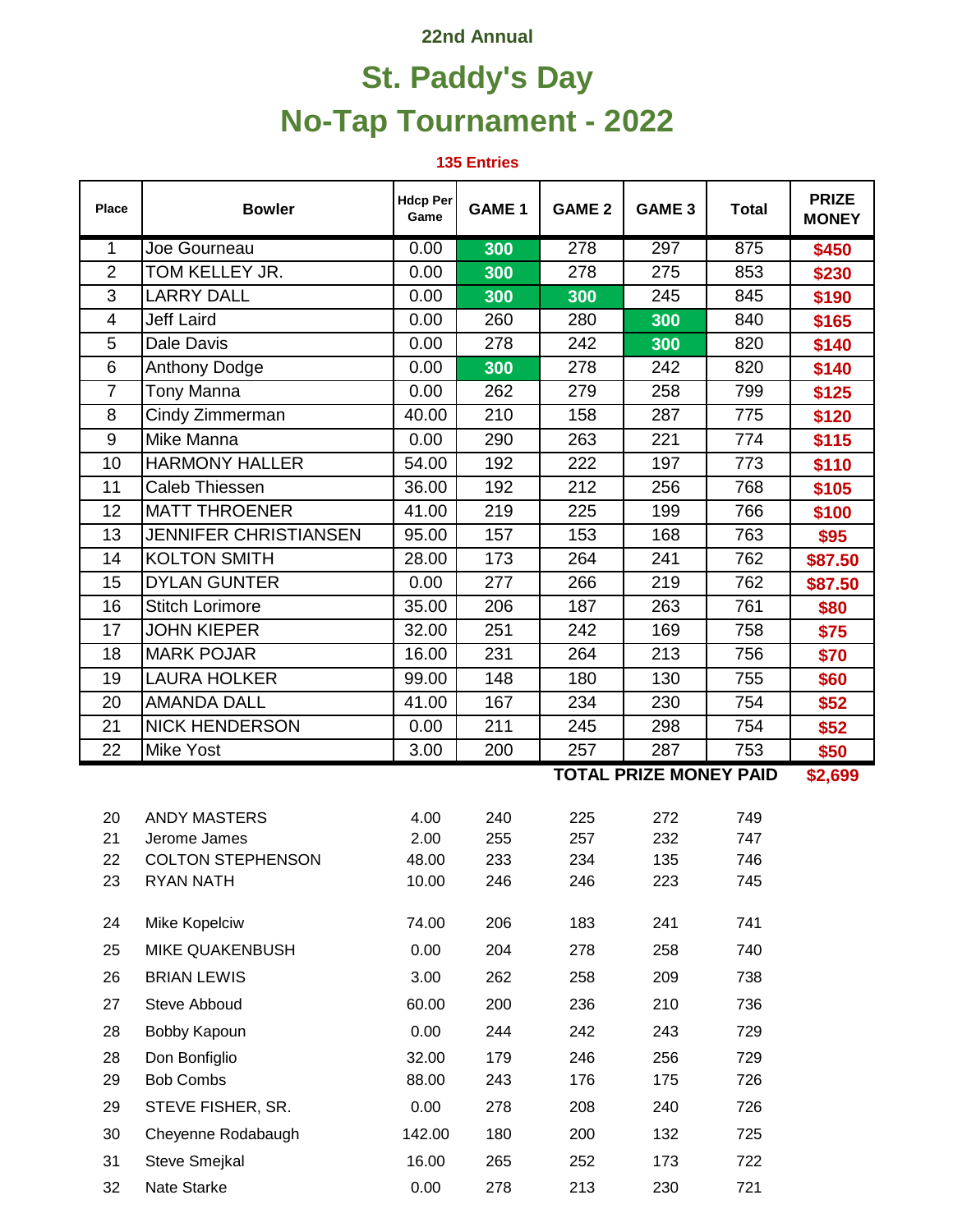| 32 | Deb Myszkowski         | 108.00 | 153 | 198 | 208 | 721 |
|----|------------------------|--------|-----|-----|-----|-----|
| 33 | Mike Zimmerman         | 142.00 | 194 | 137 | 176 | 720 |
| 34 | <b>JOE CRAYNE</b>      | 10.00  | 255 | 255 | 178 | 718 |
| 34 | Mike Guy               | 0.00   | 278 | 214 | 226 | 718 |
| 35 | Michael Trager         | 40.00  | 217 | 251 | 186 | 714 |
| 36 | Dave Black             | 0.00   | 241 | 240 | 232 | 713 |
| 37 | <b>MIKE PERRY</b>      | 16.00  | 230 | 189 | 245 | 712 |
| 38 | RANDY ROLLF            | 13.00  | 265 | 251 | 156 | 711 |
| 39 | Nate Smejkal           | 6.00   | 241 | 213 | 243 | 706 |
| 40 | <b>Bryan Bullard</b>   | 0.00   | 225 | 234 | 246 | 705 |
| 41 | Shawn Jackson          | 0.00   | 236 | 231 | 237 | 704 |
| 41 | SYDNEY KELLEY          | 56.00  | 154 | 190 | 192 | 704 |
| 42 | <b>Ricky Simmons</b>   | 2.00   | 297 | 186 | 217 | 703 |
| 43 | Jared Talty            | 74.00  | 151 | 200 | 240 | 702 |
| 44 | <b>VU CHE</b>          | 36.00  | 193 | 221 | 178 | 700 |
| 44 | <b>BOB TKACKZUK</b>    | 13.00  | 171 | 276 | 214 | 700 |
| 44 | Dave Smith             | 0.00   | 223 | 199 | 278 | 700 |
| 45 | <b>BRAYDON BANIK</b>   | 46.00  | 220 | 148 | 192 | 698 |
| 46 | <b>DANAEL MARKS</b>    | 8.00   | 199 | 222 | 252 | 697 |
| 47 | Landon Rodabaugh       | 0.00   | 212 | 238 | 244 | 694 |
| 48 | Samantha Dodge         | 0.00   | 197 | 262 | 233 | 692 |
| 48 | <b>RYAN COLVIN</b>     | 2.00   | 264 | 212 | 210 | 692 |
| 49 | ANDREW LOVELESS        | 0.00   | 234 | 244 | 210 | 688 |
| 49 | Jeannette Laird        | 38.00  | 186 | 184 | 261 | 688 |
| 50 | Karsyn Livingston      | 26.00  | 242 | 183 | 223 | 687 |
| 50 | <b>KELLY WINEINGER</b> | 62.00  | 214 | 145 | 142 | 687 |
| 51 | <b>GERALD LOGHRY</b>   | 44.00  | 234 | 190 | 130 | 686 |
| 52 | <b>JAKE MAGGIO</b>     | 21.00  | 233 | 199 | 189 | 684 |
| 53 | <b>MARCUS FOUTS</b>    | 0.00   | 231 | 241 | 210 | 682 |
| 53 | Jim Baldwin            | 88.00  | 180 | 225 | 145 | 682 |
| 54 | <b>BOB MANZER</b>      | 0.00   | 241 | 221 | 219 | 681 |
| 54 | <b>ANNIE CHE</b>       | 83.00  | 174 | 141 | 117 | 681 |
| 55 | Larry Zielinski        | 88.00  | 154 | 218 | 175 | 679 |
| 56 | Dave Axon              | 0.00   | 186 | 231 | 261 | 678 |
| 57 | Jessica Brown          | 186.00 | 121 | 128 | 149 | 677 |
| 58 | <b>KYLE SMITH</b>      | 63.00  | 160 | 177 | 149 | 675 |
| 59 | Jamie Myszkowski       | 172.00 | 136 | 132 | 147 | 673 |
| 60 | <b>SCOTT MANZER</b>    | 0.00   | 223 | 276 | 173 | 672 |
| 60 | <b>DANNY MIRACKY</b>   | 22.00  | 196 | 170 | 240 | 672 |
| 61 | <b>STEPHANIE LEWIS</b> | 36.00  | 145 | 198 | 217 | 668 |
| 61 | <b>JESSICA CONLEY</b>  | 41.00  | 202 | 189 | 154 | 668 |
| 62 | PAT RYAN               | 36.00  | 226 | 167 | 165 | 666 |
| 62 | Jen Palermo            | 82.00  | 195 | 176 | 172 | 666 |
| 63 | <b>MEG WARRIOR</b>     | 55.00  | 137 | 171 | 189 | 662 |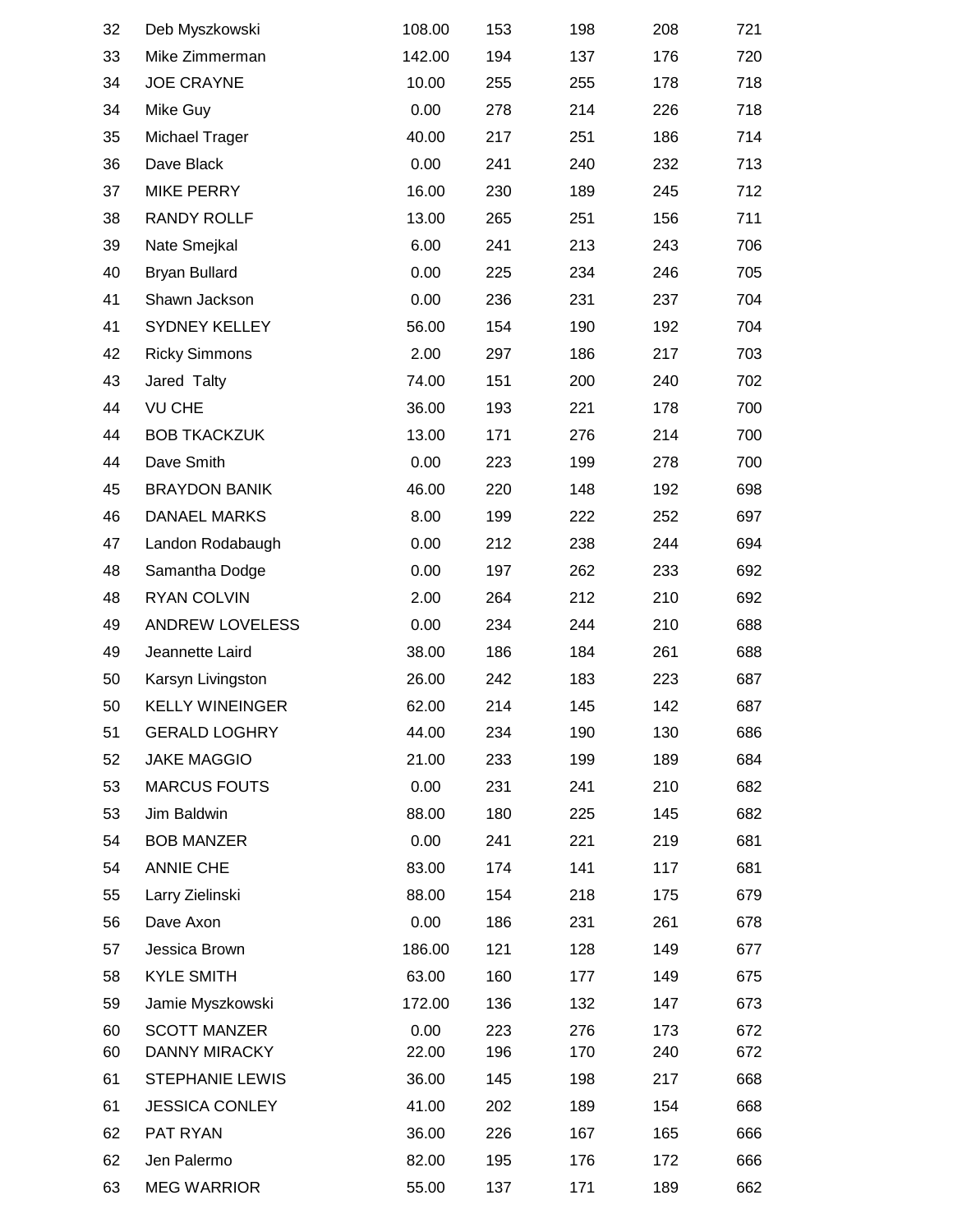| 64 | <b>JOHNNY TKACZUK</b>      | 15.00  | 182 | 258 | 176 | 661 |
|----|----------------------------|--------|-----|-----|-----|-----|
| 65 | <b>Brian Gates</b>         | 8.00   | 219 | 202 | 227 | 660 |
| 66 | Roman Myszkowski           | 52.00  | 197 | 164 | 219 | 658 |
| 66 | <b>AUSTIN QUAKENBUSH</b>   | 8.00   | 217 | 241 | 176 | 658 |
| 67 | <b>BARRY MULLIGAN</b>      | 44.00  | 202 | 185 | 137 | 656 |
| 68 | Tammy Jackson              | 100.00 | 188 | 140 | 176 | 654 |
| 69 | RACHEL TKACZUK             | 60.00  | 157 | 163 | 153 | 653 |
| 70 | <b>DUSTIN CHRISTIANSEN</b> | 56.00  | 111 | 186 | 187 | 652 |
| 70 | Janeva Rodgers             | 144.00 | 130 | 148 | 158 | 652 |
| 71 | <b>TERRY VIEYRA</b>        | 4.00   | 252 | 206 | 179 | 649 |
| 71 | <b>JORDAN HALLER</b>       | 24.00  | 186 | 179 | 212 | 649 |
| 72 | <b>CHRIS QUAKENBUSH</b>    | 7.00   | 179 | 241 | 202 | 643 |
| 73 | <b>MELODY BENTLEY</b>      | 34.00  | 153 | 206 | 179 | 640 |
| 73 | <b>DAVE DIETERICH</b>      | 26.00  | 233 | 171 | 158 | 640 |
| 74 | Val Stroud                 | 168.00 | 123 | 132 | 132 | 639 |
| 75 | Gerald Loghry              | 88.00  | 214 | 160 | 132 | 638 |
| 76 | Lexi Starke                | 36.00  | 184 | 230 | 168 | 636 |
| 77 | Andy Adams                 | 36.00  | 179 | 219 | 183 | 635 |
| 78 | <b>WILLIE GARCIA</b>       | 41.00  | 190 | 165 | 153 | 631 |
| 78 | <b>BRADY DAVIS</b>         | 57.00  | 164 | 145 | 151 | 631 |
| 78 | AMBER WILLIAMS             | 63.00  | 192 | 124 | 126 | 631 |
| 78 | <b>SCOTT MCINTOSH</b>      | 7.00   | 199 | 219 | 192 | 631 |
| 79 | <b>Trish Manna</b>         | 0.00   | 166 | 231 | 230 | 627 |
| 80 | <b>Jerry Talty</b>         | 16.00  | 189 | 188 | 224 | 625 |
| 80 | Pat Almgren                | 0.00   | 255 | 194 | 176 | 625 |
| 81 | Jason McKeone              | 6.00   | 203 | 219 | 193 | 624 |
| 82 | <b>FRED FOUTS</b>          | 24.00  | 221 | 163 | 165 | 621 |
| 83 | <b>CHRIS PEASE</b>         | 17.00  | 187 | 232 | 150 | 620 |
| 84 | <b>MATT DIETERICH</b>      | 21.00  | 247 | 169 | 140 | 619 |
| 85 | Ryan Stanek                | 38.00  | 220 | 170 | 170 | 617 |
| 86 | Jim Webel                  | 10.00  | 184 | 198 | 219 | 616 |
| 87 | <b>LARRY KAISER</b>        | 0.00   | 168 | 219 | 227 | 614 |
| 87 | <b>Bob Palermo</b>         | 32.00  | 208 | 192 | 166 | 614 |
| 88 | Wade Brugger               | 0.00   | 188 | 238 | 187 | 613 |
| 89 | <b>JOE GIBLER</b>          | 8.00   | 145 | 229 | 212 | 610 |
| 90 | <b>CASEY MONTGOMERY</b>    | 0.00   | 206 | 183 | 218 | 607 |
| 91 | Dale Stanek                | 46.00  | 195 | 157 | 182 | 603 |
| 92 | Jim Goetz                  | 40.00  | 177 | 162 | 201 | 600 |
| 93 | Danny Horton               | 32.00  | 183 | 154 | 214 | 599 |
| 94 | Tim Van Grinsven Jr.       | 28.00  | 148 | 194 | 210 | 594 |
| 95 | Chad Vail                  | 134.00 | 159 | 101 | 127 | 588 |
| 96 | <b>JODI QUAKENBUSH</b>     | 12.00  | 203 | 144 | 201 | 584 |
| 97 | <b>JAMES JACKSON</b>       | 0.00   | 170 | 207 | 196 | 573 |
| 98 | <b>SCOTT BUI</b>           | 34.00  | 171 | 170 | 121 | 564 |